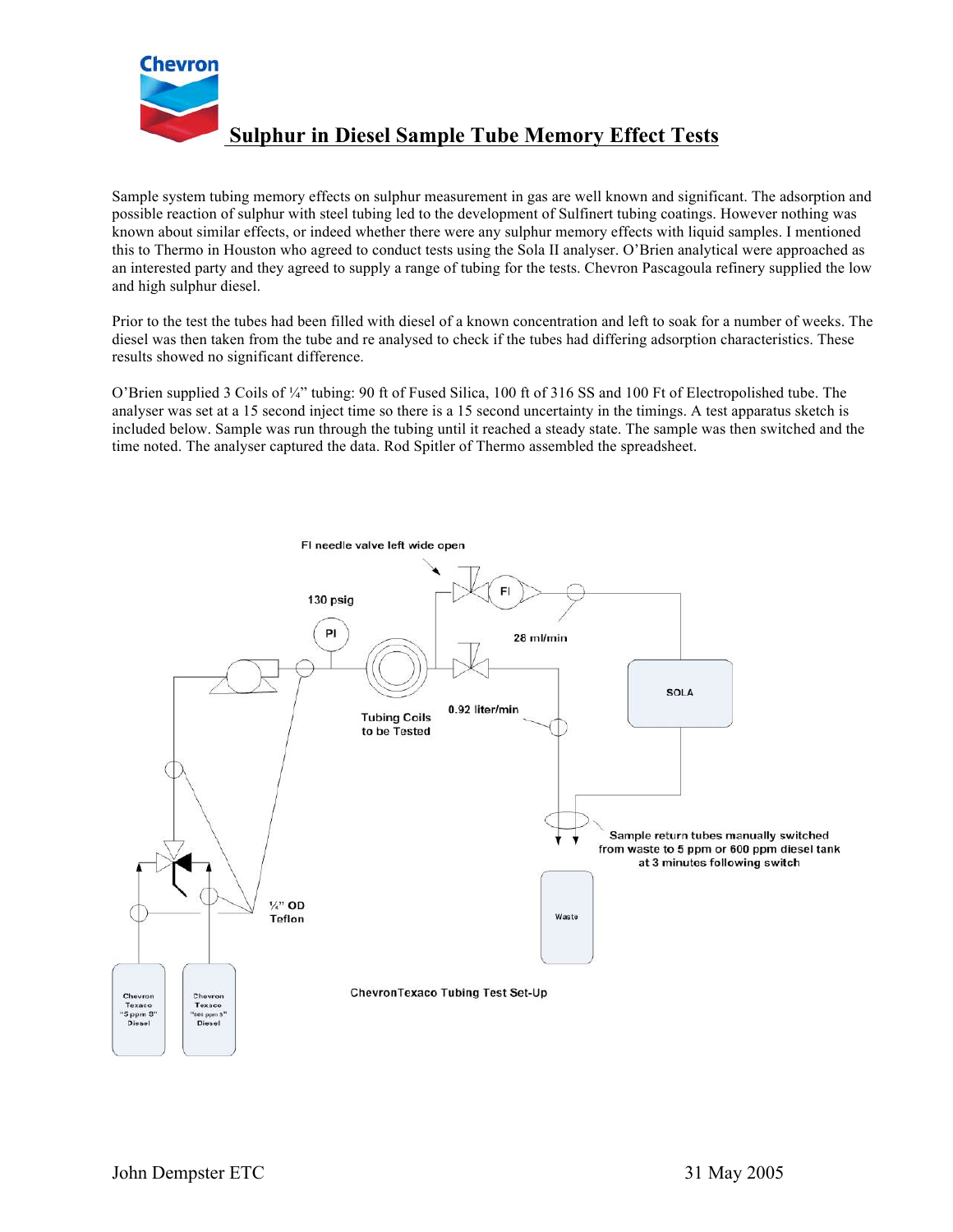

**Sulphur in Diesel Sample Tube Memory Effect Tests**



A summary of the results can be seen on the following bar chart.

## **Definition:**

T90 is the time for a step change in the process variable to reach 90% of its final value. T10 is the time to reach 10% of its final value. Below is the T90 and T10 times bar chart. This method simplifies the assessment.